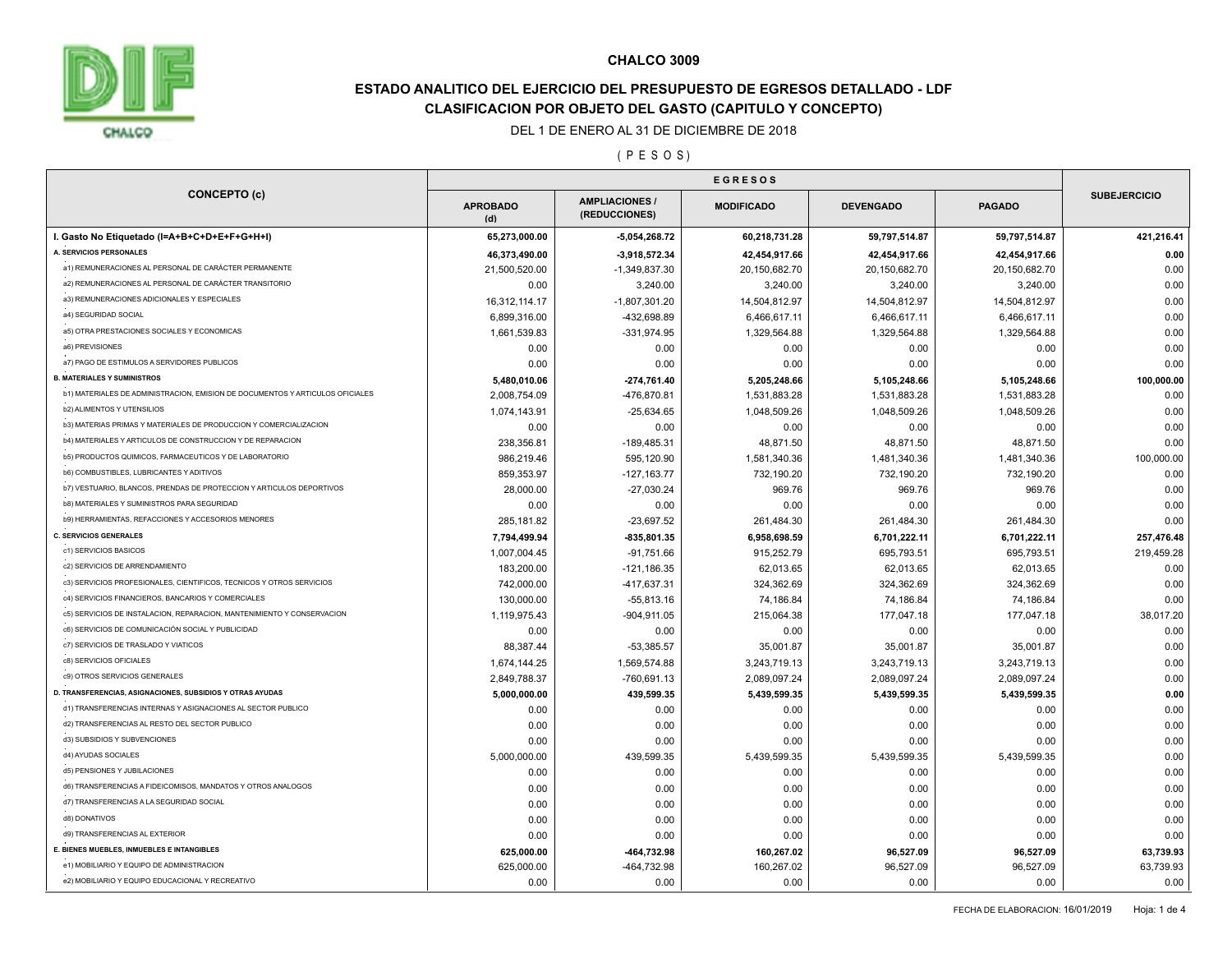

# **ESTADO ANALITICO DEL EJERCICIO DEL PRESUPUESTO DE EGRESOS DETALLADO - LDF CLASIFICACION POR OBJETO DEL GASTO (CAPITULO Y CONCEPTO)**

#### DEL 1 DE ENERO AL 31 DE DICIEMBRE DE 2018

## ( P E S O S )

|                                                                                                                | <b>EGRESOS</b>         |                                      |                   |                  |               |                     |  |
|----------------------------------------------------------------------------------------------------------------|------------------------|--------------------------------------|-------------------|------------------|---------------|---------------------|--|
| <b>CONCEPTO (c)</b>                                                                                            | <b>APROBADO</b><br>(d) | <b>AMPLIACIONES</b><br>(REDUCCIONES) | <b>MODIFICADO</b> | <b>DEVENGADO</b> | <b>PAGADO</b> | <b>SUBEJERCICIO</b> |  |
| e3) EQUIPO E INSTRUMENTAL MEDICO Y DE LABORATORIO                                                              | 0.00                   | 0.00                                 | 0.00              | 0.00             | 0.00          | 0.00                |  |
| e4) VEHICULOS Y EQUIPO DE TRANSPORTE                                                                           | 0.00                   | 0.00                                 | 0.00              | 0.00             | 0.00          | 0.00                |  |
| e5) EQUIPO DE DEFENSA Y SEGURIDAD                                                                              | 0.00                   | 0.00                                 | 0.00              | 0.00             | 0.00          | 0.00                |  |
| e6) MAQUINARIA, OTROS EQUIPOS Y HERRAMIENTAS                                                                   | 0.00                   | 0.00                                 | 0.00              | 0.00             | 0.00          | 0.00                |  |
| e7) ACTIVOS BIOLOGICOS                                                                                         | 0.00                   | 0.00                                 | 0.00              | 0.00             | 0.00          | 0.00                |  |
| e8) BIENES INMUEBLES                                                                                           | 0.00                   | 0.00                                 | 0.00              | 0.00             | 0.00          | 0.00                |  |
| e9) ACTIVOS INTANGIBLES                                                                                        | 0.00                   | 0.00                                 | 0.00              | 0.00             | 0.00          | 0.00                |  |
| F. INVERSION PUBLICA                                                                                           | 0.00                   | 0.00                                 | 0.00              | 0.00             | 0.00          | 0.00                |  |
| f1) OBRA PUBLICA EN BIENES DE DOMINIO PUBLICO                                                                  | 0.00                   | 0.00                                 | 0.00              | 0.00             | 0.00          | 0.00                |  |
| f2) OBRA PUBLICA EN BIENES PROPIOS                                                                             | 0.00                   | 0.00                                 | 0.00              | 0.00             | 0.00          | 0.00                |  |
| f3) PROYECTOS PRODUCTIVOS Y ACCIONES DE FOMENTO                                                                | 0.00                   | 0.00                                 | 0.00              | 0.00             | 0.00          | 0.00                |  |
| <b>G. INVERSIONES FINANCIERAS Y OTRAS PROVISIONES</b>                                                          | 0.00                   | 0.00                                 | 0.00              | 0.00             | 0.00          | 0.00                |  |
| g1) INVERSIONES PARA EL FOMENTO DE ACTIVIDADES PRODUCTIVAS                                                     | 0.00                   | 0.00                                 | 0.00              | 0.00             | 0.00          | 0.00                |  |
| g2) ACCIONES Y PARTICIPACIONES DE CAPITAL                                                                      | 0.00                   | 0.00                                 | 0.00              | 0.00             | 0.00          | 0.00                |  |
| g3) COMPRA DE TITULOS Y VALORES                                                                                | 0.00                   | 0.00                                 | 0.00              | 0.00             | 0.00          | 0.00                |  |
| g4) CONCESION DE PRESTAMOS                                                                                     | 0.00                   | 0.00                                 | 0.00              | 0.00             | 0.00          | 0.00                |  |
| g5) INVERSIONES EN FIDEICOMISOS, MANDATOS Y OTROS ANALOGOS<br>FIDEICOMISO DE DESASTRES NATURALES (INFORMATIVO) | 0.00                   | 0.00                                 | 0.00              | 0.00             | 0.00          | 0.00                |  |
| g6) OTRAS INVERSIONES FINANCIERAS                                                                              | 0.00                   | 0.00                                 | 0.00              | 0.00             | 0.00          | 0.00                |  |
| g7) PROVISIONES PARA CONTINGENCIAS Y OTRAS EROGACIONES ESPECIALES                                              | 0.00                   | 0.00                                 | 0.00              | 0.00             | 0.00          | 0.00                |  |
| H. PARTICIPACIONES Y APORTACIONES                                                                              | 0.00                   | 0.00                                 | 0.00              | 0.00             | 0.00          | 0.00                |  |
| h1) PARTICIPACIONES                                                                                            | 0.00                   | 0.00                                 | 0.00              | 0.00             | 0.00          | 0.00                |  |
| h2) APORTACIONES                                                                                               | 0.00                   | 0.00                                 | 0.00              | 0.00             | 0.00          | 0.00                |  |
| h3) CONVENIOS                                                                                                  | 0.00                   | 0.00                                 | 0.00              | 0.00             | 0.00          | 0.00                |  |
| I. DEUDA PUBLICA                                                                                               | 0.00                   | 0.00                                 | 0.00              | 0.00             | 0.00          | 0.00                |  |
| i1) AMORTIZACION DE LA DEUDA PUBLICA                                                                           | 0.00                   | 0.00                                 | 0.00              | 0.00             | 0.00          | 0.00                |  |
| i2) INTERESES DE LA DEUDA PUBLICA                                                                              | 0.00                   | 0.00                                 | 0.00              | 0.00             | 0.00          | 0.00                |  |
| i3) COMISIONES DE LA DEUDA PUBLICA                                                                             | 0.00                   | 0.00                                 | 0.00              | 0.00             | 0.00          | 0.00                |  |
| i4) GASTOS DE LA DEUDA PUBLICA                                                                                 | 0.00                   | 0.00                                 | 0.00              | 0.00             | 0.00          | 0.00                |  |
| i5) COSTO POR COBERTURAS                                                                                       | 0.00                   | 0.00                                 | 0.00              | 0.00             | 0.00          | 0.00                |  |
| i6) APOYOS FINANCIEROS                                                                                         | 0.00                   | 0.00                                 | 0.00              | 0.00             | 0.00          | 0.00                |  |
| i7) ADEUDOS DE EJERCICIOS FISCALES ANTERIORES (ADEFAS)                                                         | 0.00                   | 0.00                                 | 0.00              | 0.00             | 0.00          | 0.00                |  |
| II. Gasto Etiquetado (II=A+B+C+D+E+F+G+H+I)                                                                    | 0.00                   | 0.00                                 | 0.00              | 0.00             | 0.00          | 0.00                |  |
| A. SERVICIOS PERSONALES                                                                                        | 0.00                   | 0.00                                 | 0.00              | 0.00             | 0.00          | 0.00                |  |
| a1) REMUNERACIONES AL PERSONAL DE CARÁCTER PERMANENTE                                                          | 0.00                   | 0.00                                 | 0.00              | 0.00             | 0.00          | 0.00                |  |
| a2) REMUNERACIONES AL PERSONAL DE CARÁCTER TRANSITORIO                                                         | 0.00                   | 0.00                                 | 0.00              | 0.00             | 0.00          | 0.00                |  |
| a3) REMUNERACIONES ADICIONALES Y ESPECIALES                                                                    | 0.00                   | 0.00                                 | 0.00              | 0.00             | 0.00          | 0.00                |  |
| a4) SEGURIDAD SOCIAL                                                                                           | 0.00                   | 0.00                                 | 0.00              | 0.00             | 0.00          | 0.00                |  |
| a5) OTRA PRESTACIONES SOCIALES Y ECONOMICAS                                                                    | 0.00                   | 0.00                                 | 0.00              | 0.00             | 0.00          | 0.00                |  |
| a6) PREVISIONES                                                                                                | 0.00                   | 0.00                                 | 0.00              | 0.00             | 0.00          | 0.00                |  |
| a7) PAGO DE ESTIMULOS A SERVIDORES PUBLICOS                                                                    | 0.00                   | 0.00                                 | 0.00              | 0.00             | 0.00          | 0.00                |  |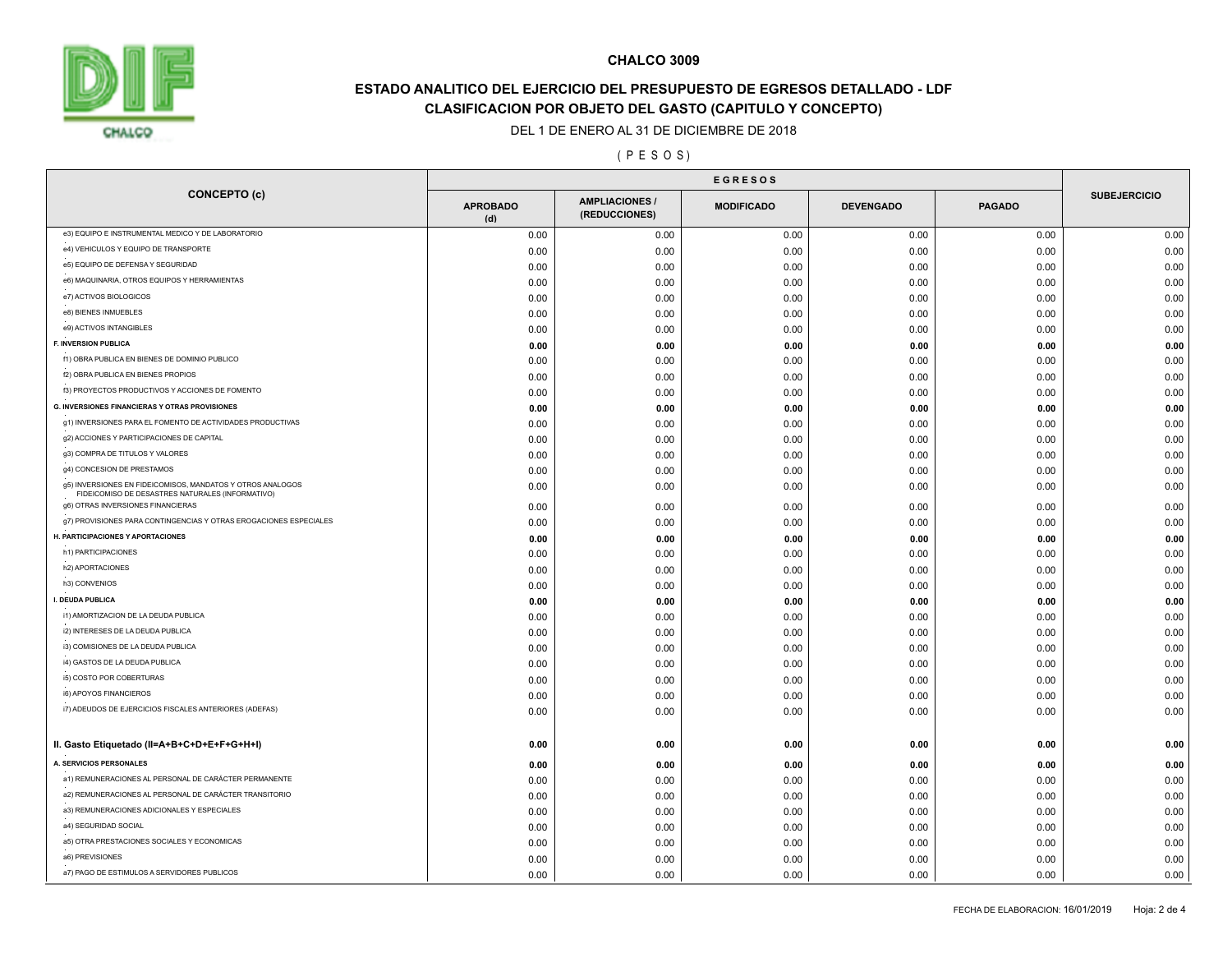

# **ESTADO ANALITICO DEL EJERCICIO DEL PRESUPUESTO DE EGRESOS DETALLADO - LDF CLASIFICACION POR OBJETO DEL GASTO (CAPITULO Y CONCEPTO)**

#### DEL 1 DE ENERO AL 31 DE DICIEMBRE DE 2018

## ( P E S O S )

| <b>CONCEPTO (c)</b>                                                           | <b>APROBADO</b><br>(d) | <b>AMPLIACIONES /</b><br>(REDUCCIONES) | <b>MODIFICADO</b> | <b>DEVENGADO</b> | <b>PAGADO</b> | <b>SUBEJERCICIO</b> |  |
|-------------------------------------------------------------------------------|------------------------|----------------------------------------|-------------------|------------------|---------------|---------------------|--|
| <b>B. MATERIALES Y SUMINISTROS</b>                                            | 0.00                   | 0.00                                   | 0.00              | 0.00             | 0.00          | 0.00                |  |
| b1) MATERIALES DE ADMINISTRACION, EMISION DE DOCUMENTOS Y ARTICULOS OFICIALES | 0.00                   | 0.00                                   | 0.00              | 0.00             | 0.00          | 0.00                |  |
| <b>b2) ALIMENTOS Y UTENSILIOS</b>                                             | 0.00                   | 0.00                                   | 0.00              | 0.00             | 0.00          | 0.00                |  |
| b3) MATERIAS PRIMAS Y MATERIALES DE PRODUCCION Y COMERCIALIZACION             | 0.00                   | 0.00                                   | 0.00              | 0.00             | 0.00          | 0.00                |  |
| b4) MATERIALES Y ARTICULOS DE CONSTRUCCION Y DE REPARACION                    | 0.00                   | 0.00                                   | 0.00              | 0.00             | 0.00          | 0.00                |  |
| b5) PRODUCTOS QUIMICOS, FARMACEUTICOS Y DE LABORATORIO                        | 0.00                   | 0.00                                   | 0.00              | 0.00             | 0.00          | 0.00                |  |
| <b>b6) COMBUSTIBLES, LUBRICANTES Y ADITIVOS</b>                               | 0.00                   | 0.00                                   | 0.00              | 0.00             | 0.00          | 0.00                |  |
| b7) VESTUARIO, BLANCOS, PRENDAS DE PROTECCION Y ARTICULOS DEPORTIVOS          | 0.00                   | 0.00                                   | 0.00              | 0.00             | 0.00          | 0.00                |  |
| <b>b8) MATERIALES Y SUMINISTROS PARA SEGURIDAD</b>                            | 0.00                   | 0.00                                   | 0.00              | 0.00             | 0.00          | 0.00                |  |
| b9) HERRAMIENTAS, REFACCIONES Y ACCESORIOS MENORES                            | 0.00                   | 0.00                                   | 0.00              | 0.00             | 0.00          | 0.00                |  |
| <b>C. SERVICIOS GENERALES</b>                                                 | 0.00                   | 0.00                                   | 0.00              | 0.00             | 0.00          | 0.00                |  |
| c1) SERVICIOS BASICOS                                                         | 0.00                   | 0.00                                   | 0.00              | 0.00             | 0.00          | 0.00                |  |
| c2) SERVICIOS DE ARRENDAMIENTO                                                | 0.00                   | 0.00                                   | 0.00              | 0.00             | 0.00          | 0.00                |  |
| c3) SERVICIOS PROFESIONALES, CIENTIFICOS, TECNICOS Y OTROS SERVICIOS          | 0.00                   | 0.00                                   | 0.00              | 0.00             | 0.00          | 0.00                |  |
| c4) SERVICIOS FINANCIEROS, BANCARIOS Y COMERCIALES                            | 0.00                   | 0.00                                   | 0.00              | 0.00             | 0.00          | 0.00                |  |
| c5) SERVICIOS DE INSTALACION, REPARACION, MANTENIMIENTO Y CONSERVACION        | 0.00                   | 0.00                                   | 0.00              | 0.00             | 0.00          | 0.00                |  |
| c6) SERVICIOS DE COMUNICACIÓN SOCIAL Y PUBLICIDAD                             | 0.00                   | 0.00                                   | 0.00              | 0.00             | 0.00          | 0.00                |  |
| c7) SERVICIOS DE TRASLADO Y VIATICOS                                          | 0.00                   | 0.00                                   | 0.00              | 0.00             | 0.00          | 0.00                |  |
| c8) SERVICIOS OFICIALES                                                       | 0.00                   | 0.00                                   | 0.00              | 0.00             | 0.00          | 0.00                |  |
| c9) OTROS SERVICIOS GENERALES                                                 | 0.00                   | 0.00                                   | 0.00              | 0.00             | 0.00          | 0.00                |  |
| D. TRANSFERENCIAS, ASIGNACIONES, SUBSIDIOS Y OTRAS AYUDAS                     | 0.00                   | 0.00                                   | 0.00              | 0.00             | 0.00          | 0.00                |  |
| d1) TRANSFERENCIAS INTERNAS Y ASIGNACIONES AL SECTOR PUBLICO                  | 0.00                   | 0.00                                   | 0.00              | 0.00             | 0.00          | 0.00                |  |
| d2) TRANSFERENCIAS AL RESTO DEL SECTOR PUBLICO                                | 0.00                   | 0.00                                   | 0.00              | 0.00             | 0.00          | 0.00                |  |
| d3) SUBSIDIOS Y SUBVENCIONES                                                  | 0.00                   | 0.00                                   | 0.00              | 0.00             | 0.00          | 0.00                |  |
| d4) AYUDAS SOCIALES                                                           | 0.00                   | 0.00                                   | 0.00              | 0.00             | 0.00          | 0.00                |  |
| d5) PENSIONES Y JUBILACIONES                                                  | 0.00                   | 0.00                                   | 0.00              | 0.00             | 0.00          | 0.00                |  |
| d6) TRANSFERENCIAS A FIDEICOMISOS, MANDATOS Y OTROS ANALOGOS                  | 0.00                   | 0.00                                   | 0.00              | 0.00             | 0.00          | 0.00                |  |
| d7) TRANSFERENCIAS A LA SEGURIDAD SOCIAL                                      | 0.00                   | 0.00                                   | 0.00              | 0.00             | 0.00          | 0.00                |  |
| d8) DONATIVOS                                                                 | 0.00                   | 0.00                                   | 0.00              | 0.00             | 0.00          | 0.00                |  |
| d9) TRANSFERENCIAS AL EXTERIOR                                                | 0.00                   | 0.00                                   | 0.00              | 0.00             | 0.00          | 0.00                |  |
| E. BIENES MUEBLES, INMUEBLES E INTANGIBLES                                    | 0.00                   | 0.00                                   | 0.00              | 0.00             | 0.00          | 0.00                |  |
| e1) MOBILIARIO Y EQUIPO DE ADMINISTRACION                                     | 0.00                   | 0.00                                   | 0.00              | 0.00             | 0.00          | 0.00                |  |
| e2) MOBILIARIO Y EQUIPO EDUCACIONAL Y RECREATIVO                              | 0.00                   | 0.00                                   | 0.00              | 0.00             | 0.00          | 0.00                |  |
| e3) EQUIPO E INSTRUMENTAL MEDICO Y DE LABORATORIO                             | 0.00                   | 0.00                                   | 0.00              | 0.00             | 0.00          | 0.00                |  |
| e4) VEHICULOS Y EQUIPO DE TRANSPORTE                                          | 0.00                   | 0.00                                   | 0.00              | 0.00             | 0.00          | 0.00                |  |
| e5) EQUIPO DE DEFENSA Y SEGURIDAD                                             | 0.00                   | 0.00                                   | 0.00              | 0.00             | 0.00          | 0.00                |  |
| e6) MAQUINARIA, OTROS EQUIPOS Y HERRAMIENTAS                                  | 0.00                   | 0.00                                   | 0.00              | 0.00             | 0.00          | 0.00                |  |
| e7) ACTIVOS BIOLOGICOS                                                        |                        |                                        |                   |                  |               |                     |  |
| e8) BIENES INMUEBLES                                                          | 0.00                   | 0.00                                   | 0.00              | 0.00             | 0.00          | 0.00                |  |
| e9) ACTIVOS INTANGIBLES                                                       | 0.00                   | 0.00                                   | 0.00              | 0.00             | 0.00          | 0.00                |  |
| <b>F. INVERSION PUBLICA</b>                                                   | 0.00                   | 0.00                                   | 0.00              | 0.00             | 0.00          | 0.00                |  |
| f1) OBRA PUBLICA EN BIENES DE DOMINIO PUBLICO                                 | 0.00                   | 0.00                                   | 0.00              | 0.00             | 0.00          | 0.00                |  |
|                                                                               | 0.00                   | 0.00                                   | 0.00              | 0.00             | 0.00          | 0.00                |  |